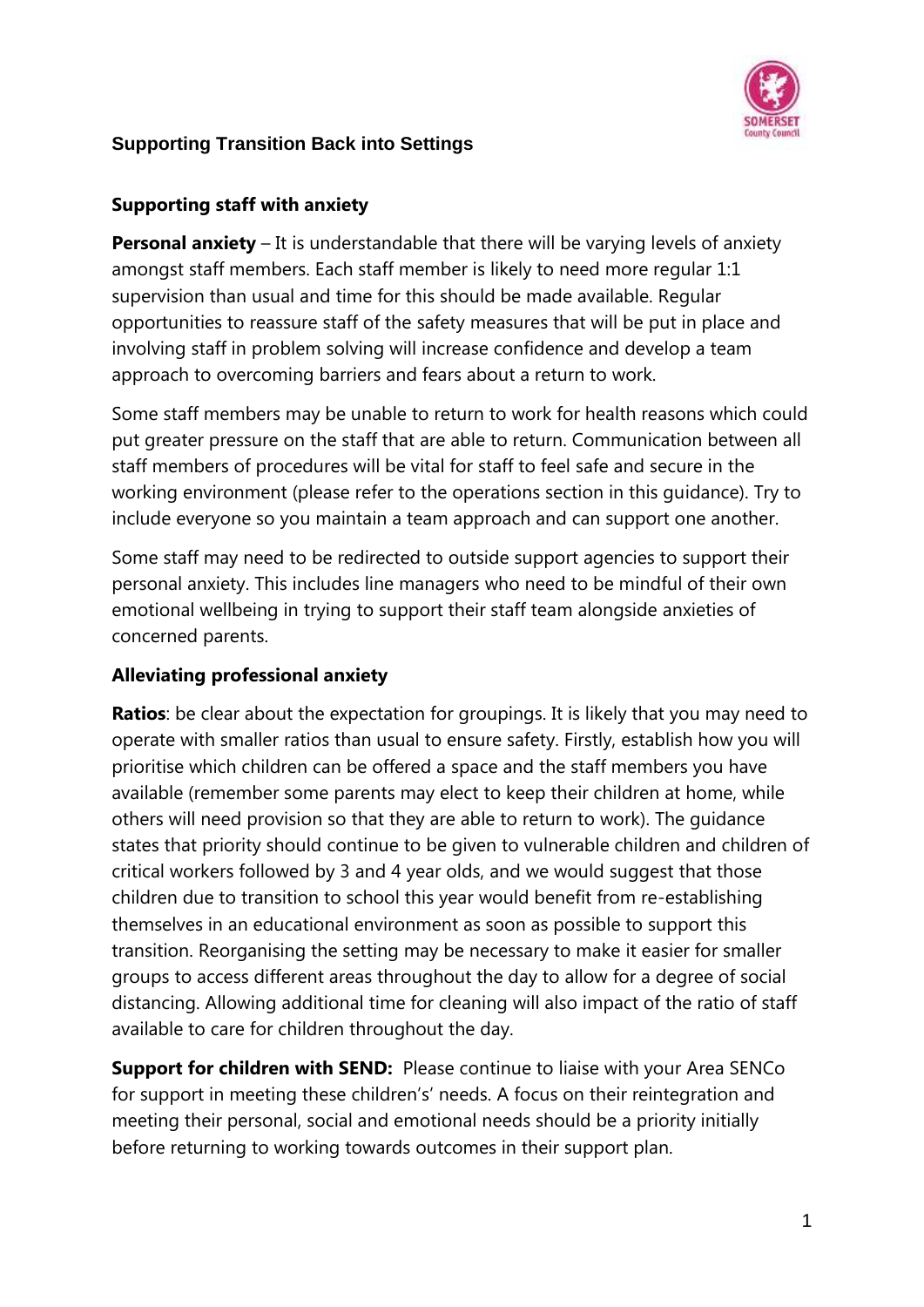

The government guidelines make it clear that provision should be made available for this vulnerable group of children. In cases where a child's key person is not available to work, steps should be taken to reorganise staffing to continue to offer provision for children with SEND, where parents are requesting a place. We must ensure that this vulnerable group are enabled to attend where risk assessments allow, by making reasonable adjustments to ensure their safety and care. Please liaise with you Area SENCo, if you would like support with this.

**Assessment/paperwork:** government guidance says this does not have to be your priority and the delivery of the EYFS curriculum is likely to be affected during the initial transition of children back into nursery. A focus on supporting children's personal, social and emotional needs should take precedence during the transition period where the emphasis should be on supporting children back into the 'new' routine in the setting and meeting their emotional needs (see section below).

**Transition to school**: schools will be creating new arrangements and communicating these to parents in due course. Please continue to use existing transition paperwork as you usually would, including the recommended formats for supporting transitions for children at SEND support which can be found on:

<http://www.supportservicesforeducation.co.uk/Page/2058>

Your Area SENCo will be responsible for liaising with staff and parents to arrange School Entry Planning meetings for MAISEY children as usual, either by requesting written information or through a virtual meeting.

Once children are resettled back into their setting, the focus can revert back to supporting school readiness; developing turn-taking, listening and attention, physical skills and early mark-making, developing independence and toileting etc.

Social stories and time-in with groups to discuss their feelings about starting school can also take place in the usual way.

If children are unable to meet their teachers before September, an 'All about me' booklet or one page profile (outlining the child's interests, what they need more support with and the important people in their lives) may be co-created between nursery and parents to support the school to prepare for the individual needs of each child.

### **Supporting children's' well-being (including children with SEND)**

**Prior to returning:** Re-establish contact with all parents to ascertain the current need for provision. A welcome back message could be posted on your website or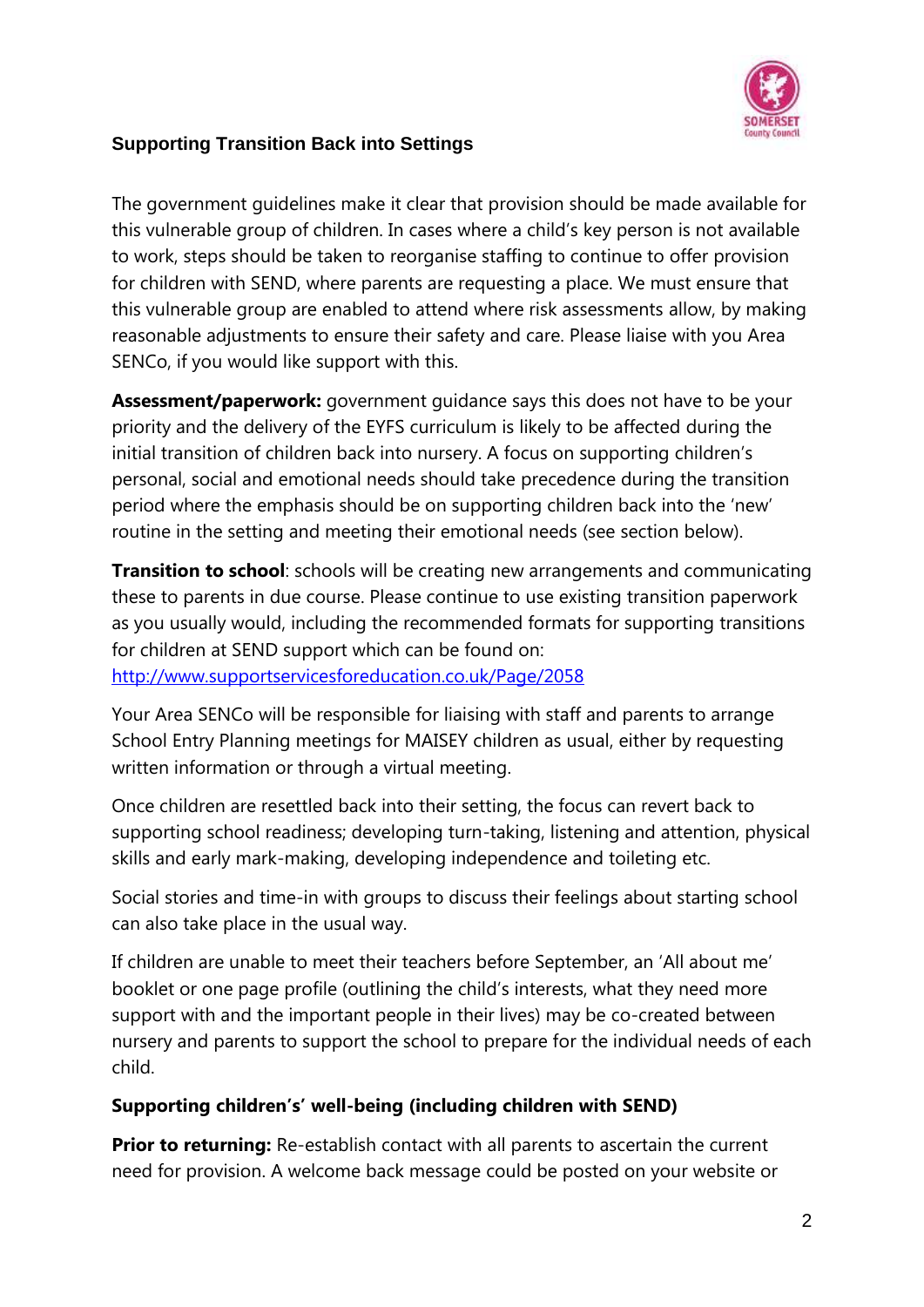

other form of virtual communication. Ensure that parents clearly communicate when and on what days their child will be going back to nursery, once this has been formally agreed and established. Children may also benefit from knowing who will be in the setting when they return (staff and friends).

Clearly communicate your new procedures and routines to parents to reduce their anxiety- if parents are anxious at drop-off then children are likely to be more anxious and find it more difficult to settle.

**Assessing individual needs on return**: We would recommend that settings create a 'return to setting' form to gather information from parents about the potential impact of the 'lockdown' on their child. Suggestions to be included in the form could include:

What has changed in your family? What has stayed the same? What has gone well? What difficulties did your child have? What are your concerns about transition back to nursery/preschool? Any other information that we need to know about your child to help transition.

**How to welcome children back**: It will be important to ensure children feel safe and secure on their return. Use your prior knowledge of each child and the transition information from parents to provide positive experiences and activities for the children. Be clear about any new procedures and routines, such as groupings and rotation of activities and the staff that will be available (all staff need to be fully aware of these so that they can communicate clearly and confidently to the children in their care).

The setting may be quieter than usual, and some staff may not be there, so children may notice that things are different than they may have been expecting. Allow time to tune-in to individual needs and to offer greater reassurance- relaying what is still the same whilst acknowledging that some things are different. Try to stay positive. Children will easily pick up on staff anxiety and any reticence to be near a child and this will be confusing and upsetting for children. Be clear that some things have changed to 'keep us safe' without mentioning fears about catching the virus as this will cause further worry for the child.

It may be necessary to assess children when they come in for social/emotional needs in some way. The following assessment tool may be beneficial:

> [https://www.earlylearninghq.org.uk/earlylearninghq-blog/the-leuven-well](https://www.earlylearninghq.org.uk/earlylearninghq-blog/the-leuven-well-being-and-involvement-scales/)[being-and-involvement-scales/](https://www.earlylearninghq.org.uk/earlylearninghq-blog/the-leuven-well-being-and-involvement-scales/) <https://czone.eastsussex.gov.uk/media/4599/leuven-scale.pdf>